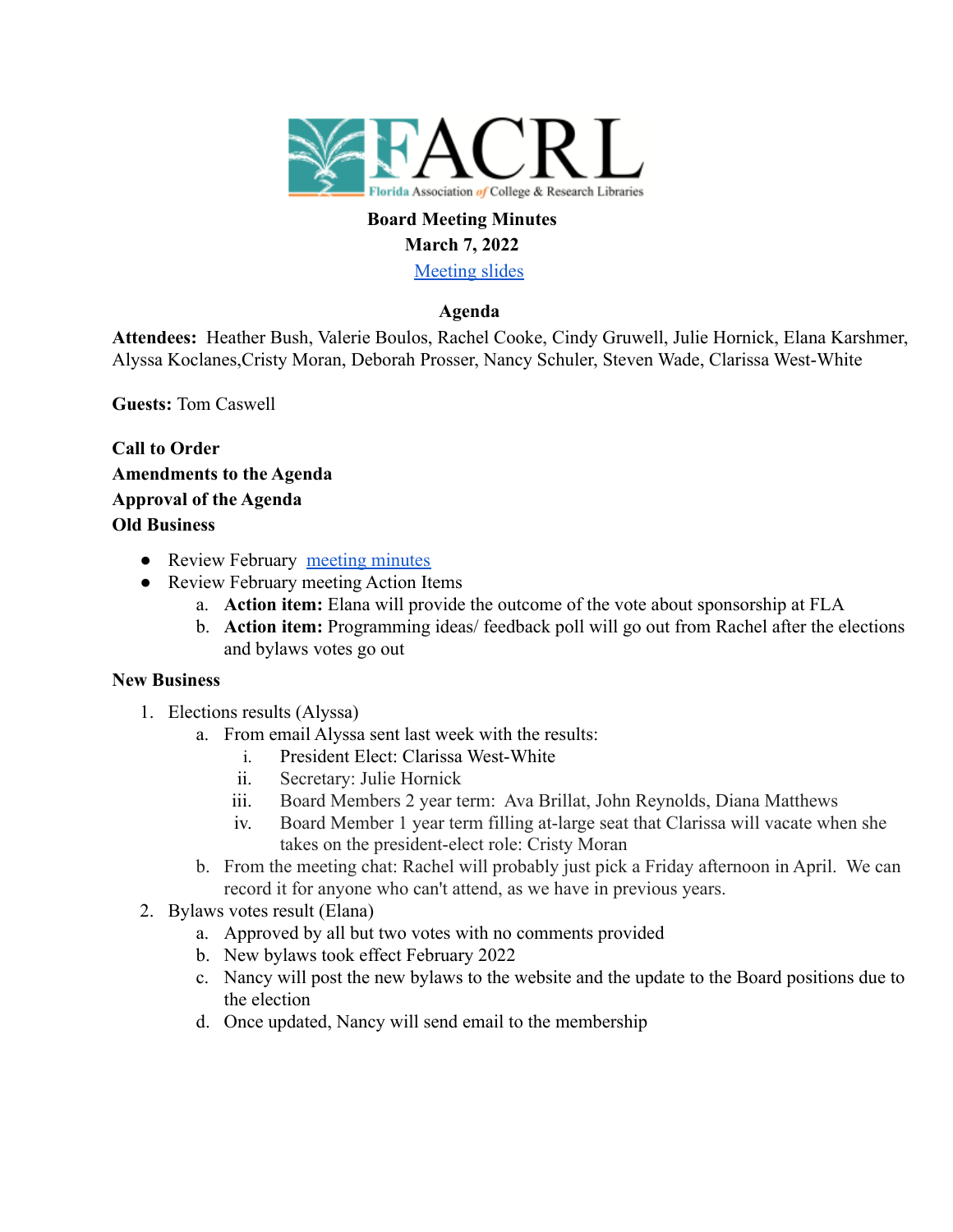### **Officer/Liaison Reports**

- 1. President Elana Karshmer
	- a. Will refer to her notes to see what items need to be worked on in the next few meetings
	- b. Rachel will take over in two meetings May for the president position
- 2. President-elect Rachel Cooke
	- a. Programming committee has looked at the poll for sending out to the membership about programming, then Rachel will send to Nancy to send out to the membership
- 3. Past-President Alyssa Koclanes
	- a. Shared with Rachel ideas for the new Board member orientation
	- b. New Board members have been invited to attend the May meeting
- 4. Secretary Cristy Moran
	- a. Cristy will send an email after to the oncoming Secretary to walk through the meeting documents on the Google Drive
- 5. Treasurer Valerie Boulos
	- a. Wild Apricot updated to extend the amount of slots for members from 500, we currently have about 550 so not recommended to lower the amount of slots/ reduce membership
	- b. On board still to sponsor poster sessions at FLA though hasn't heard back since
- 6. Communication Manager Nancy Schuler
	- a. FSU contracted Nancy to archive FACRL listservs in the Google Drive which will need to be maintained
	- b. Will need to have the Google folders assigned to new committee members
	- c. Website issues to be addressed in a meeting with Elana and Rachel to find out
- 7. Legislative Deborah Prosser
	- a. House bill 5201 SOAR (Student OA Repository) Elijah at FALSC looking out of this because of funding being made available for state institutions for student repository and another bill about textbooks
	- b. Nancy will share the message to the listserv for broader members to keep an eye on those bills

## **Committee Reports**

- 1. Membership Heather Bush
	- a. Have we followed up with ACRL on the membership list? Elana will follow up again to get lists to the committee so they can work on it.
- 2. Marketing and Communications Nancy Schuler
	- a. NA
- 3. Nominations Alyssa Koclanes
	- a. NA
- 4. Programming Rachel Cooke
	- a. Not really active right now. Next year Elana may be liaison, there will be more involvement for the pre-conference next year.
	- b. A professor reached out about Fulbright scholarships so that may be a potential webinar.
- 5. Conference Program Clarissa West-White
	- a. NA
- 6. Sponsorship Valerie Boulos